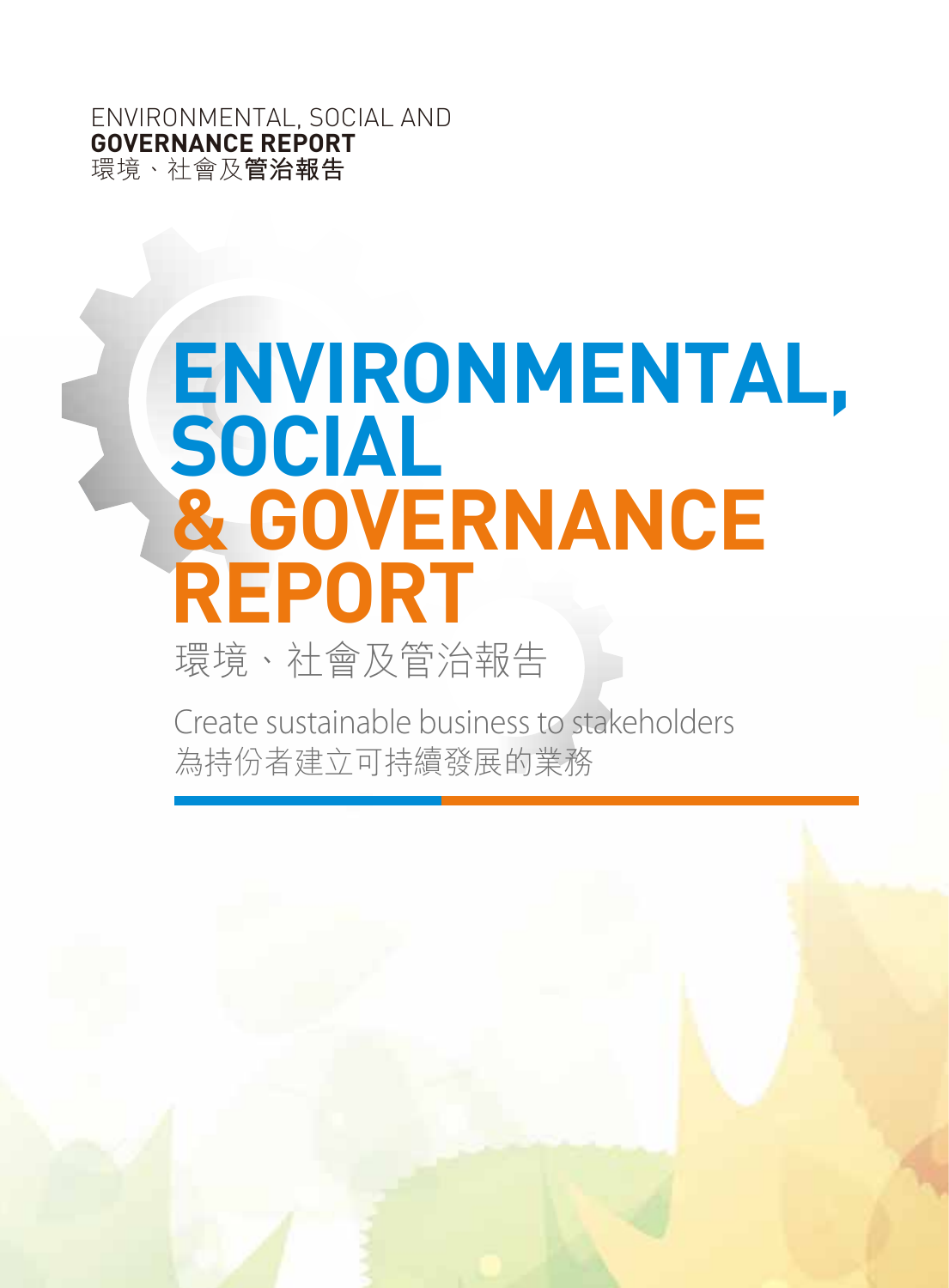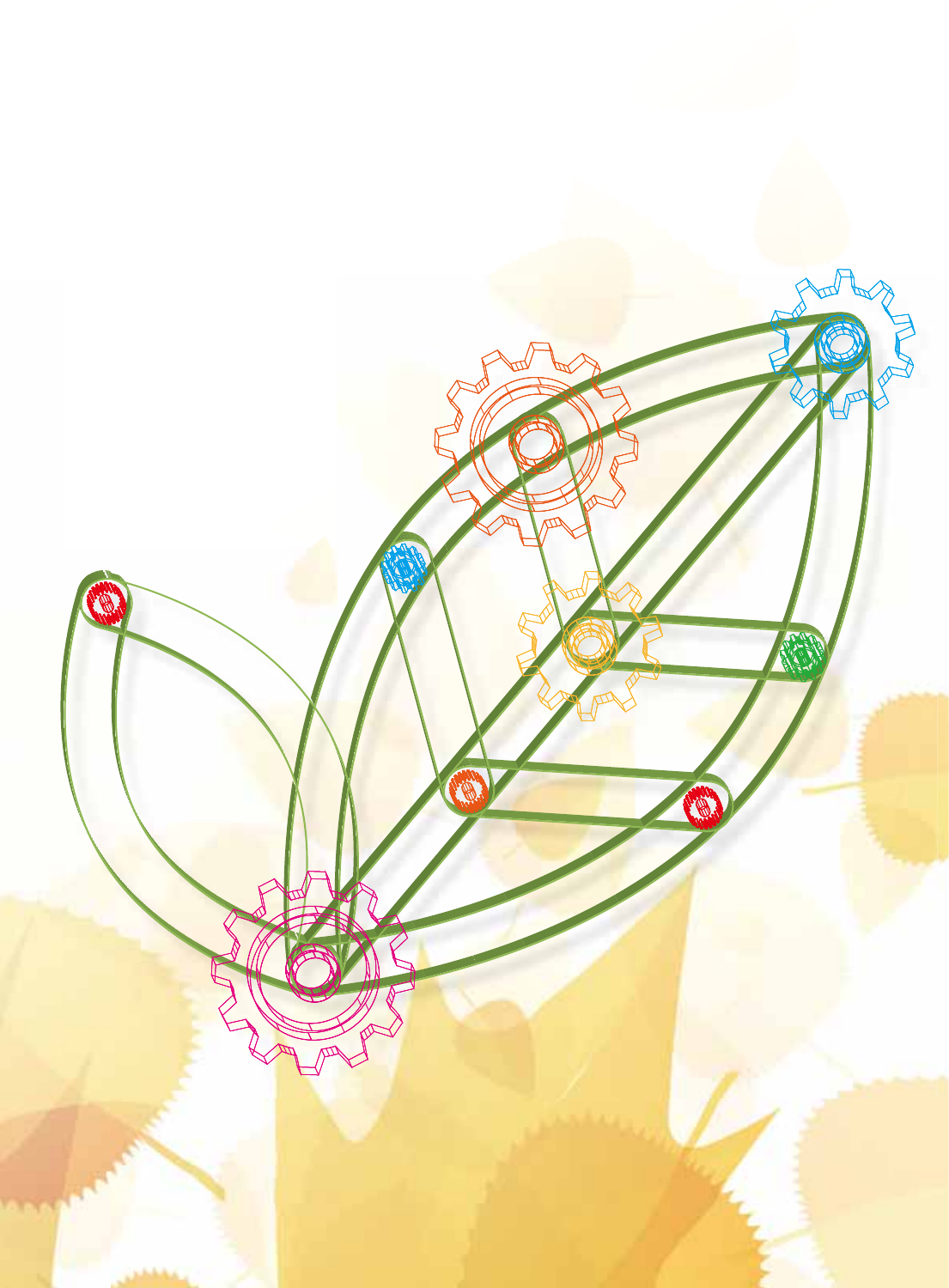This is the first Environmental, Social and Governance (the "ESG") report for AMVIG's operations. This ESG report covers the Group's overall performance in different aspects, namely Workplace Quality, Environmental Protection, Operating Practices, Community Involvement and Investor Relations for our operations including Hong Kong and Beijing Head Offices, 6 cigarette packaging printing plants and 2 transfer paper and laser film manufacturing plants for the period from 1 January 2015 to 31 December 2015.

# **WORKPLACE QUALITY**

#### Human Capital and Diversity

We established and implemented staff handbook, which contains human resource policies, procedures, compensations and benefits. It is a vital tool in helping to define the expectations of employees and management, and also to protect employees and management against unfair and/or inconsistent treatment and discrimination.

Information about our number of employees, employees profile (by location and function) and human resource strategies are available on pages 66 to 69 of the annual report.

#### Occupational Health and Safety

We place high importance on employees' health and safety. During the year, we recorded no significant accidents and injuries involving AMVIG employees, fires, property damage or regulatory violation at any of our production plants. We also provide suitable protection supplies to our employees, visitors and contractors, such as gloves, masks, helmets and safety shoes when they entered the production area of our plants.

A number of trainings including fire prevention, occupational health and safety workshop, safe production as well as first aid certification programme were held during the year. to highlight safe working practises and safety commitment among our employees.

The Group has obtained certification of Occupational Health and Safety Management System of ISO18001 in our major plants.

There is no child nor forced labour in the Group's operation.

作為首個針對澳科控股營運的環保、社會及管 治(「環保、社會及管治」)報告,本報告涵蓋 本集團於不同方面的整體表現,包括工作場所 質素、環保、營運實踐、社區參與及投資者關 係。相關營運包括自二零一五年一月一日至二 零一五年十二月三十一日期間的香港及北京總 部、6家卷煙包裝印刷工廠及2家轉移紙及鐳射 膜製造廠。

# **工作場所質素**

#### 人力資本與多元化

我們備製及實施職員手冊,包括人力資源政 策、程序、薪酬及福利。手冊乃為界定僱員及 管理層預期,保護僱員及管理層免受不公平 及╱或不一致待遇及歧視的重要工具。

有關僱員人數、僱員履歷(位置及職責),以及 人力資源策略之資料,請參閱年報第66至69頁。

#### 職業健康及安全

我們高度重視員工的健康及安全。年內,澳科 控股所有廠房皆未錄得任何涉及澳科控股員工 的火災、財產損失或違規等重大事故或傷害。 我們亦為員工、參觀者及承包商提供合適防護 用具,如手套、口罩、頭盔以及防護鞋,供其 進入我們廠房生產區域時使用。

年內,我們進行包括防火、職業健康與安全工 作地點、安全生產與急救認證計劃在內的一系 列培訓,強調安全生產實踐及員工之安全意識 與做法。

本集團各主要廠房已成功通過ISO18001職業健康 安全管理體系認證。

此外,本集團營運中概無僱用童工或強迫勞動 之情形。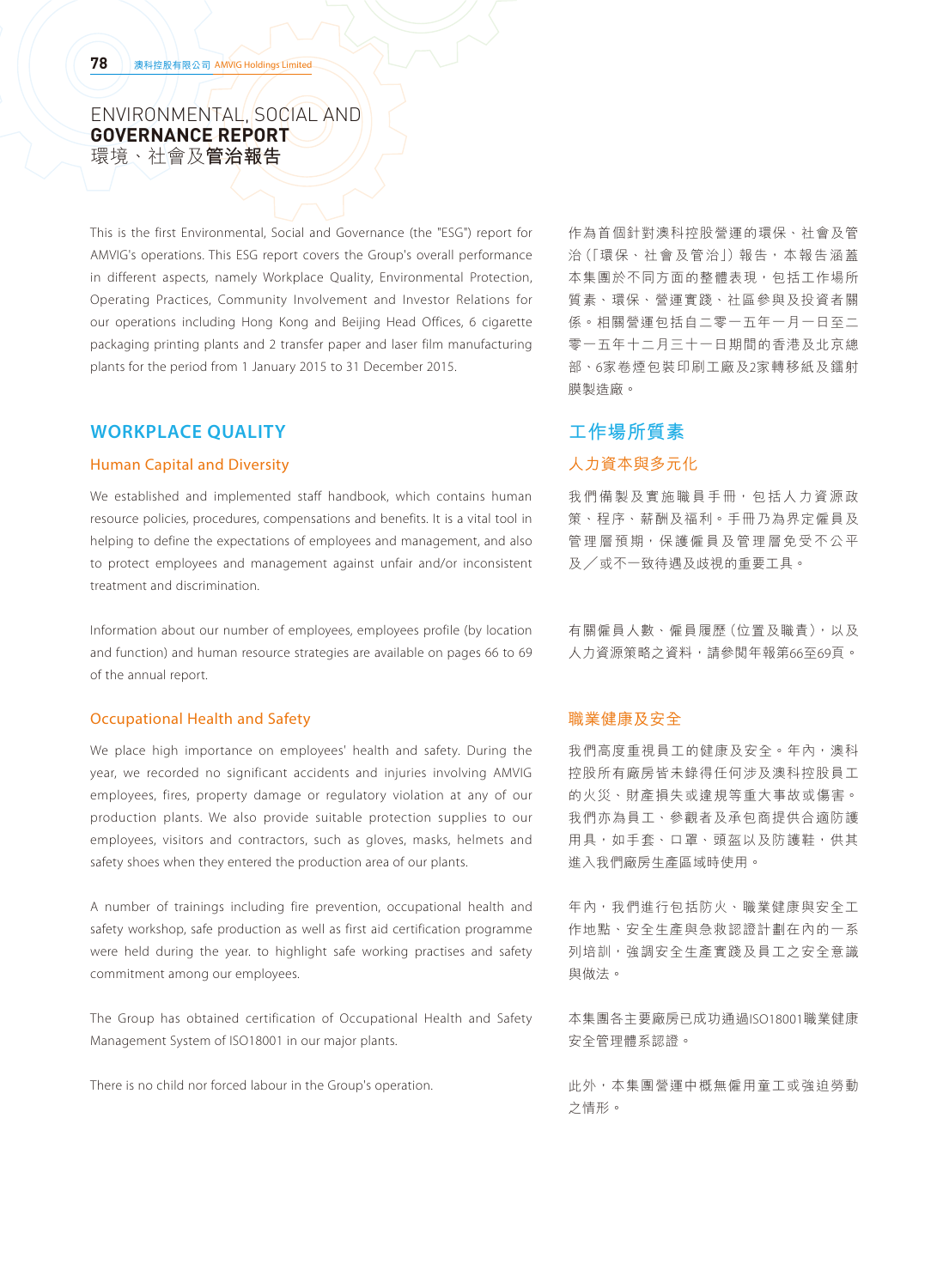#### Employee Development and Training

We understand that human resources are important and is vital to AMVIG's sustainable development. During the year, we provided training activities to our employees through four primary categories:

- Orientation programs and conferences
- On-the-job trainings
- Field trips to local and overseas tobacco packaging factories
- Professional development trainings by enrolment in externally organised classes

Topics of the above training ranged from management skills, professional skills, technical skills and solving skills, lean management and workplace safety.

By offering the above trainings, our employees strengthen their technical competency, and job knowledge and as a result, reinforce team performance.

#### Employee Communications

AMVIG actively fosters open communication among employees. We hold meetings in each of our business units and functions on a regular basis through a combination of face-to-face meetings and conference calls. These meetings enable employees to share ideas, raise questions, make suggestions as well as interact with each other and their seniors leaders. General managers meetings were also held during the year which provided opportunities to our plants management to share experiences and latest market information. In addition, these meetings ensure that our plant management are focused on the strategic direction of the Group.

A quarterly corporate magazine "AMVIG Horizon" remains an important channel to communicate with our employees. It offers our employees to receive the latest development information of the Group and industry, together with various features such as technology, human resources issue, information building and lean management. The magazine also provide a platform for our employees to share their piece of work on their personal interests and hobbies, such as photography, writing, painting, book and film review and paper folding etc..

#### 員工發展及培訓

我們理解人力資源對澳科控股的持續發展至關 重要。於年內,我們分四個主要類別向員工提 供了培訓活動:

- 職前課程及會議
- 在職培訓
- 本地與海外卷煙包裝工廠實地參觀
- 參加外部機構之專業發展培訓課程

上述培訓的主題包含管理、專業、技術及解決 問題的技能,精益管理以及工作場地安全。

透過提供以上培訓,我們的員工得以增強各自 的技術能力及工作知識,進而鞏固團隊績效。

#### 員工溝通

澳科控股積極促進員工開放溝通。我們以面對 面或電話形式,定期於各個業務單位及部門開 展會議。員工可透過該等會議分享觀點、提出 問題及建議、與同僚或上級領導互動。我們亦 於年內舉行總經理會議,為工廠管理提供分享 經驗及最新市場訊息的機會。此外,該等會議 可確保我們集中於本集團戰略方向下開展工廠 管理。

我 們 的 企 業 季 度 雜 誌《澳 科 時 空》(AMVIG Horizon)仍為與員工溝通的重要渠道。員工可透 過雜誌獲得集團及行業的最新發展資訊,及其 他各類訊息,如科技、人力資源問題、資訊化 建設及精益管理等。雜誌亦為員工提供分享其 個人興趣愛好作品的平臺,包括影像、寫作、 繪畫、書評影評及折紙等。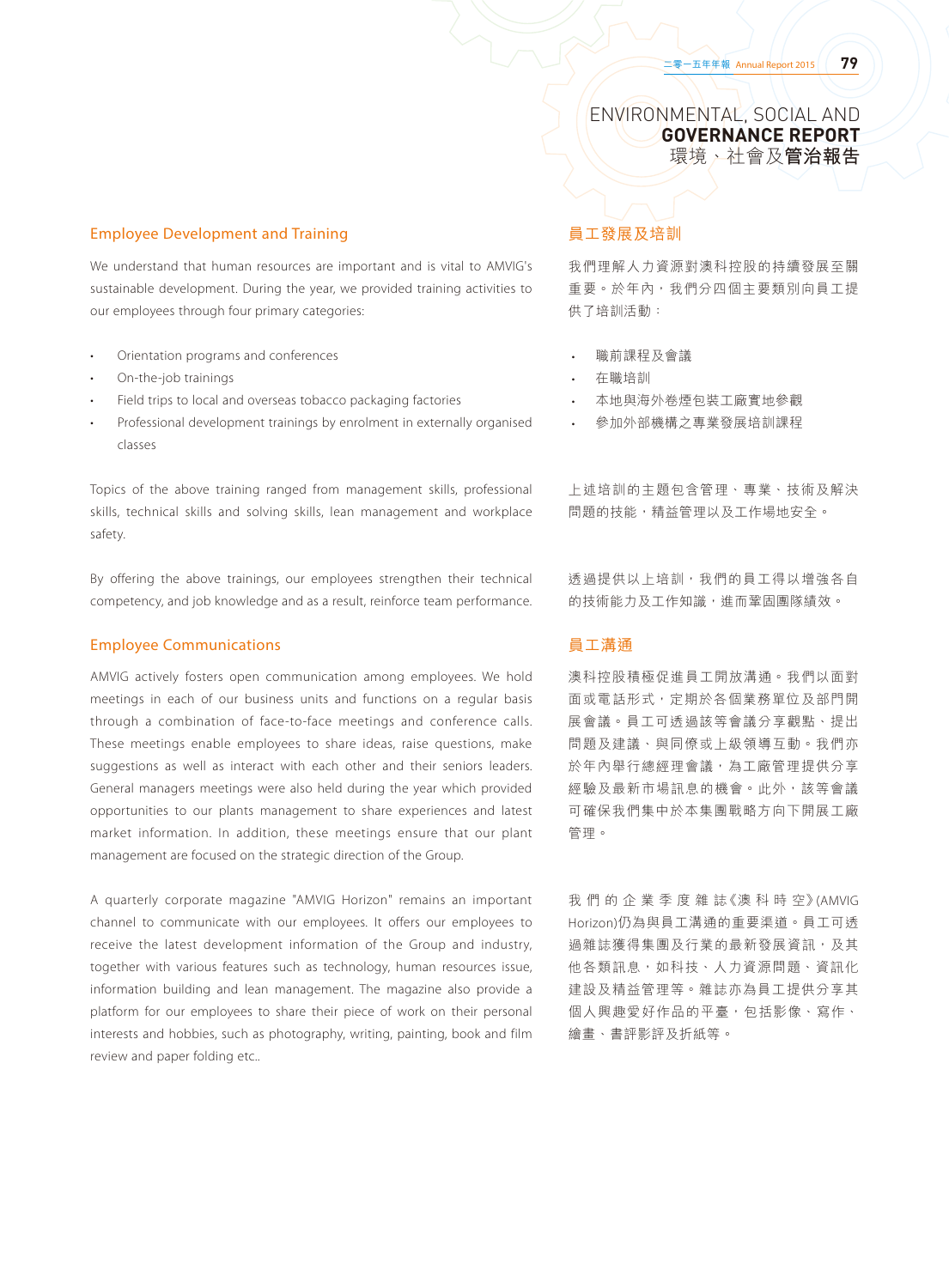### Employees Wellness

We offer allowances on a number of wellness initiatives to support our employees, such as immunization and dental check. We arrange annual medical checks for our employees according to their age group and gender. In 2015, the Group and plants hosted and participated in various activities and events for its employees, including soccer games, outing, sports day, theatrical performances, banquets, cherry picking etc. in order to relieve their stress and create a work-life balance environment.

#### Anti-Corruption

The Group prohibits bribery and corruption and is committed to conduct all businesses without undue influence. We regard honesty, integrity and fairness as our core values which must be upheld by all directors and employees. Accepting and requesting gifts, loans, fees, employment, agreement and services are not accepted according to our policies. We have adopted a whistle blowing program which is an effective mechanism to maintain high standard of integrity and impartiality in our workplace.

#### Conflicts of Interest

Our staff handbook includes code of conduct which requires our employee to avoid conflict of personal interest and professional duties. Under no circumstances are they permitted to use insider information for their own private gains. We also require top to middle management to declare any conflict of interest.

#### **ENVIRONMENTAL PROTECTION**

AMVIG is committed to be an environmentally responsible Company in the communities where we operate. The Group responds promptly to rectify conditions that may endanger health, safety or environment. We placed strong emphasis on enhancing the environmental protection awareness of all our staff through various trainings, workshops and seminars.

The Group is committed to reducing the emission of volatile organic compound ("VOC") and will invest in several regenerative thermal oxidizers to be in-line with the government requirements.

We continued to seek improvement in our office environment to help conserve energy and resources. We encourage double-sided printing and wider use of electronic information systems in order to reduce carbon footprint. Lights, computers, photocopy machines, printers etc in the workplace must be turned off when not in use in order to minimise electricity consumption.

#### 員工健康

我們提供津貼支援一系列員工健康活動,如免 疫檢查及牙齒檢查。我們根據員工年齡及性別 分組開展年度健康檢查。於二零一五年,本集 團及各工廠主持開展及參加各種員工活動, 包括足球比賽、郊遊、運動會、文藝演出、宴 會、採摘櫻桃等,舒緩員工工作壓力,創建工 作與生活平衡的環境。

#### 反腐敗

本集團禁止賄賂及腐敗行為,並致力在開展各 業務的過程中遠離不正當影響。我們視誠實、 正直及公平為我們的核心價值,所有董事及員 工均須擁護。根據本集團政策,任何人士不得 接受或索取無償饋贈、貸款、費用、僱用、協 定或服務。我們已採納「舉報」計劃,保持工作 場所實現高標準正直及公正運營的有效機制。

#### 利益衝突

我們的員工手冊包括操守準則,要求員工避免 個人利益及職業責任衝突。於任何情況下,員 工均不得利用內幕資訊謀取私利。我們亦要求 中高層管理人員透過調查問卷形式申報是否存 在任何利益衝突。

#### **環境保護**

澳科控股重視其營運的社區內之環境責任。本 集團及時回應以糾正任何可能危害健康、安全 或環境的情況。我們透過各種培訓、研討會及 講座,高度強調所有員工應提高環境保護意識。

本集團致力減少揮發性有機化合物VOC(「VOC」) 的排放, 並將投資若干再生式熱氧化器, 以達 到政府要求的標準。

我們將繼續完善辦公環境以節省能源及資源, 且宣導雙面印刷及廣泛使用電子資訊系統,以 減少碳排放。無人使用時,所有工作場所的照 明、電腦、影印機等均須關閉,以儘 量減少電力消耗。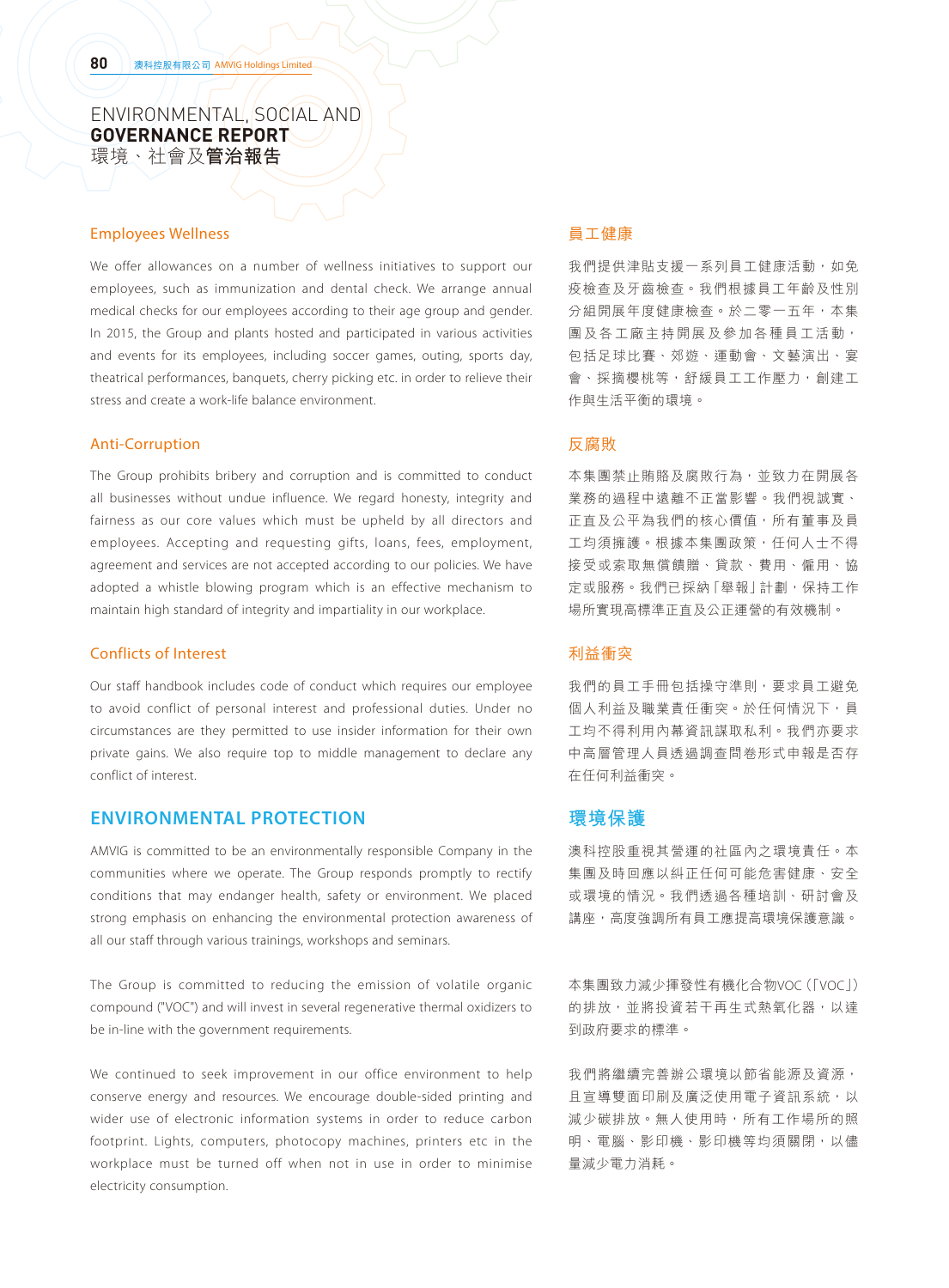**GOVERNANCE REPORT** 環境、社會及**管治報告**

The Group has obtained certification of Environmental Management System of ISO14001 in our major plants.

# **OPERATIONAL PRACTICES**

#### Supply Chain Management

The Group is committed to ensure our supply chain is operating as efficiently as possible to ensure the quality and reliability of our products. The Group maintains stable relationships with our suppliers and we did not encounter any major difficulty in obtaining sufficient supplies on raw materials, such as paper, ink and aluminum foil, to meet our production needs.

We conducted our procurement process in a competitive, fair and transparent manner. We consider the raw materials quality, pricing, production capacity and quality assurance system when selecting our suppliers in order to assure high products quality.

We communicate with our customers continuously in verifying product specifications and requirements, as well as conducting pre-press technical testing before mass production. It helps to ensure the quality, consistency, reliability and accuracy of our products being delivered to our customers.

#### Quality Control on Products

AMVIG complies product safety regulations in the PRC. The Group has obtained certifications of Quality Management System of ISO9000 in our major plants.

We have adopted and maintained an effective quality control system covering all the major production processes, such as the procurement of raw materials, operation and color control to prevent product defects and excessive amount of VOC.

We also have a set of internal guidelines on the equipment maintenance to ensure our machinery and equipment are functioning properly and safely. Such measures enhance our productivity and product quality.

We have recently invested in automated quality control machinery to complement our quality inspection work, which was used to be done manually. Such automation will reduce staff costs and improve accuracy with regard to quality controls. Our quality control work is to ensure the coloring, artwork positioning and VOC levels of our products are up to standard before delivering to our customers. The Group will also take responsive actions in relation to any quality issues arise.

本集團各主要工廠已成功通過ISO14001環境管理 體系認證。

ENVIRONMENTAL, SOCIAL AND

#### **營運實踐**

#### 供應鏈管理

本集團致力確保供應鏈盡可能高效運轉,以確 保產品質素及可靠性。本集團與供應商保持穩 定合作關係,在獲取充足原料供應方面並未遇 到任何重大困難,包括紙張、油墨及鋁箔,以 符合生產需要。

我們在公平透明的競爭形式下開展採購工作。 為確保產品的高質素,我們在選擇供應商時充 分考慮原材料的質素、價格、生產能力及品質 保證體系等因素。

此外, 我們與客戶持續溝通, 確定產品規格及 要求,並於開展大規模生產前進行印前測試。 此舉有助於保證我們在任何時間交付客戶的產 品質素、一致性、可靠性及準確性。

#### 產品質素控制

澳科控股嚴格遵守中國法規對安全的規定。本 集團各主要工廠已通過ISO9000品質管理體系認 證。

我們採納並維持有效的品質控制系統,涵蓋各 主要生產過程,如原料採購、防止產品缺陷的 操作與顏色控制及過量VOC含量。

同時,我們擁有一套完整的設施維護內部指 引,確保我們的機械及設備可以正確及安全運 行。該等措施有助提高我們的生產效率及產品 質素。

以往我們的品質檢查工作由人工作業,但最近 已投資於自動化品質控制機制,輔助品質檢 查,從而減少員工成本,提高質素控制準確 性。我們的品質控制確保產品交付客戶前,其 色彩、圖樣位置及VOC含量全部達標。本集團亦 採取積極舉措,應對任何可能出現的質素問題。